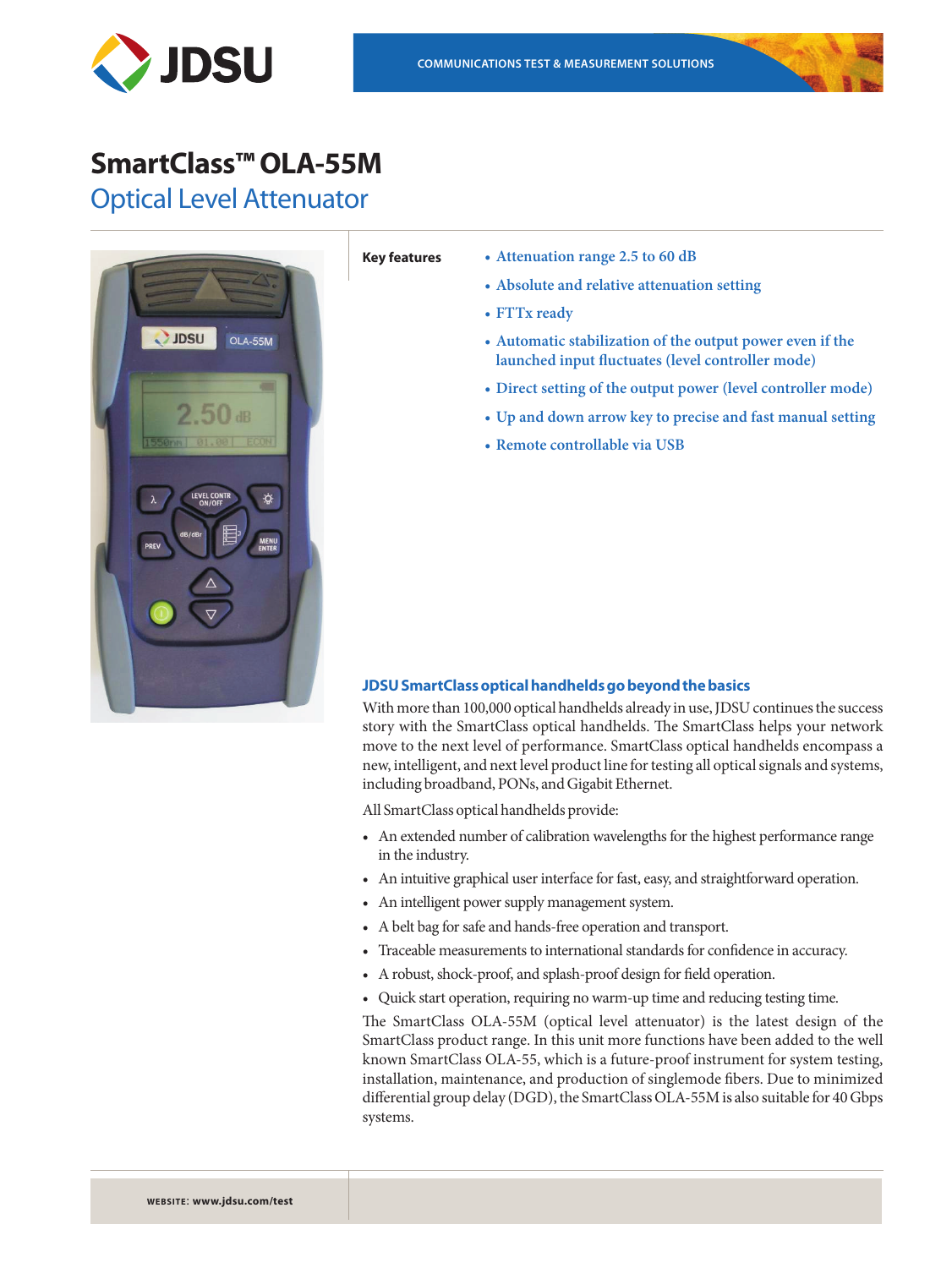# **Accessories**



# **Special application**

# **Automatic level controller mode**

Most applications require a defined power level rather than a certain level of attenuation. A standard attenuator only allows the setting of an attenuation value. Against it, the level controller mode of the SmartClass OLA-55M allows direct setting of a precise and defined optical power level. It integrates the function of an attenuator and a power meter and therefore avoids extra steps to adjust the power level with a separate power meter. Being in this mode the attenuator is automatically counterbalancing the changes of varying input power level and provides a stable output level.



Worldwide compatible AC adapter (SNT-121A)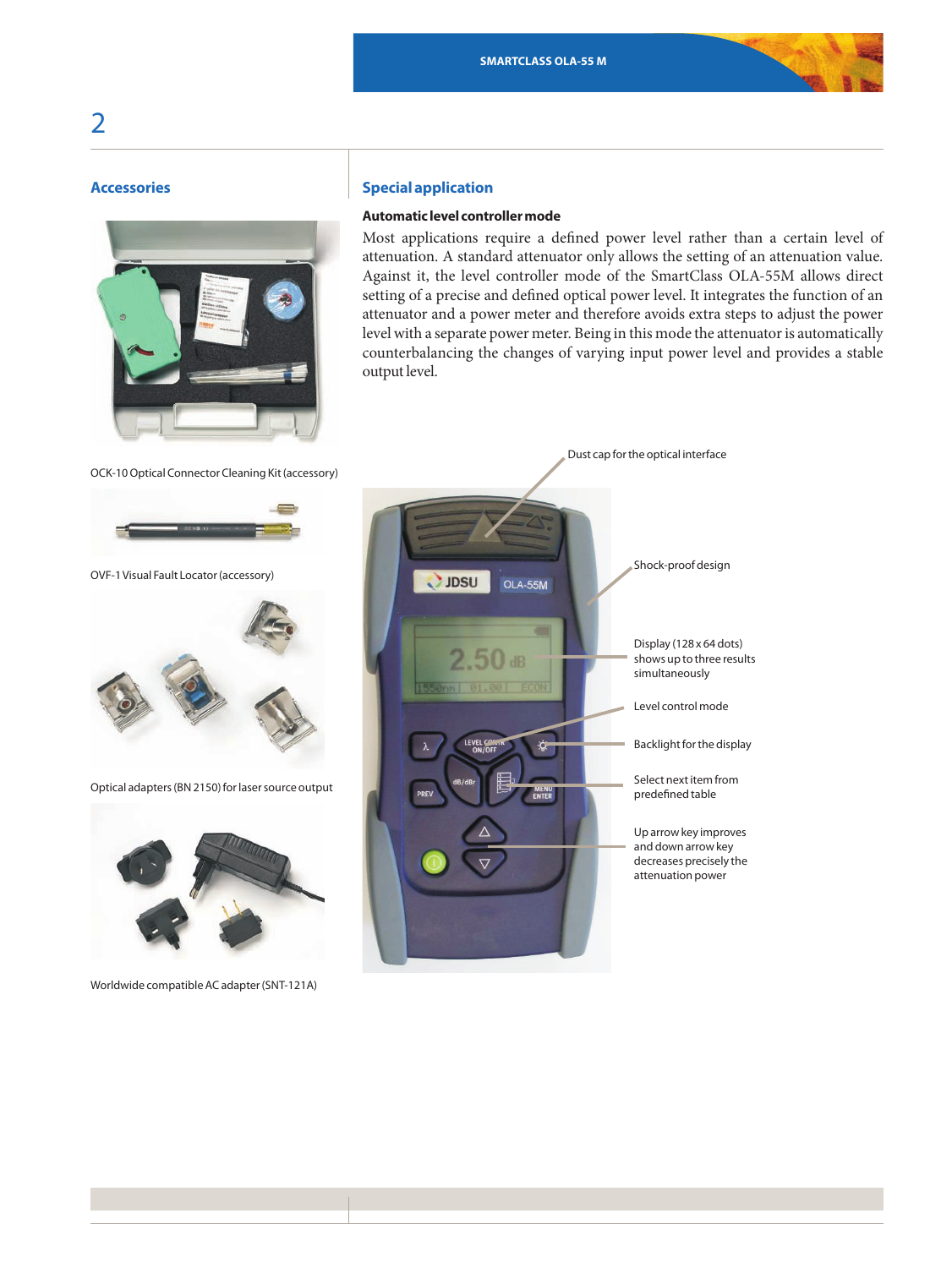#### **Specifications**

| <b>Attenuation mode</b>                             | <b>SmartClass OLA-55M Single-mode</b>  |
|-----------------------------------------------------|----------------------------------------|
| Adjustable wavelength range                         | 1260 to 1650 nm in 1 nm increments     |
| Fiber type                                          | $9/125 \,\mu m$                        |
| Calibrated wavelengths                              | 1310, 1550, 1625 nm                    |
| Display range <sup>(1)</sup>                        | 2.0 to 60 dB                           |
| Minimum insertion loss <sup>(1)</sup>               | $<$ 2.5 dB                             |
| Linearity                                           | $+0.2$                                 |
| Repeatability of attenuation setting <sup>(2)</sup> | $+0.1$ dB                              |
| Total attenuation accuracy <sup>(1)</sup>           | $+0.8$ dB                              |
| Setting type                                        | Continuous over the entire range       |
| <b>Function</b>                                     | <b>Bi-directional</b>                  |
| Displayed value <sup>(1)</sup>                      | Absolute or relative attenuation value |
| Max. permitted level                                | $+23$ dBm                              |
|                                                     |                                        |

#### **Optical level control mode**

| Control range $(3)$              | $-50$ to $+20$ dBm |
|----------------------------------|--------------------|
| Accuracy <sup>(4)</sup>          | $\pm$ 0.25 dB      |
| Display resolution               | $0.01$ dB          |
| Setting time                     | $<$ 2 s            |
| Output power level stabilization |                    |
| Stability <sup>(5)</sup>         | $\pm$ 0.15 dB      |

(1) Including connectors (to IEC874-1, method 6), depending on quality of the connectors applied to the OLA (2) Excluding remating

(3) Input power level needs to be at least 3 dB higher than seelcted output power level

(4) At 23 °C  $\pm$  3 °C, calibrated wavelengths, at 1625 nm  $\pm$  0.3 dB

(5) Input power variations in frequency range <0.5 Hz

# **General data**

#### **Display**

| Illuminated graphical display, resolution of $128 \times 64$ dots |    |
|-------------------------------------------------------------------|----|
| Results displayed in                                              | dB |
| Backlight function switchable via a separate key                  |    |

## **Connector**

Optical connector interchangeable adapter from BN 2150/00.xx range is suitable for measurements on flat or angled physical contact systems

### **Power supply**

| Four dry batteries Mignon/AA, 1.5 V or NiMH rechargeable cells |
|----------------------------------------------------------------|
|                                                                |
| >300 h                                                         |
|                                                                |
|                                                                |
|                                                                |
|                                                                |
|                                                                |
|                                                                |
|                                                                |

### **Electromagnetic compatibility**

Corresponds to IEC 61326 (CE conformance)

#### **Calibration**

| Suggested calibration interval | 3 years |
|--------------------------------|---------|

#### **Ambient temperature**

| Nominal range of use  | $-10^{\circ}$ C to $+55^{\circ}$ C |
|-----------------------|------------------------------------|
| Storage and transport | $-40^{\circ}$ C to $+70^{\circ}$ C |

# **Dimensions and weight**

| $W \times H \times D$ approximately | $95 \times 60 \times 195$ mm                |
|-------------------------------------|---------------------------------------------|
|                                     | $(3.74 \times 2.36 \times 7.68 \text{ in})$ |
| Weight approximately                | 500 q (1.1 lb)                              |